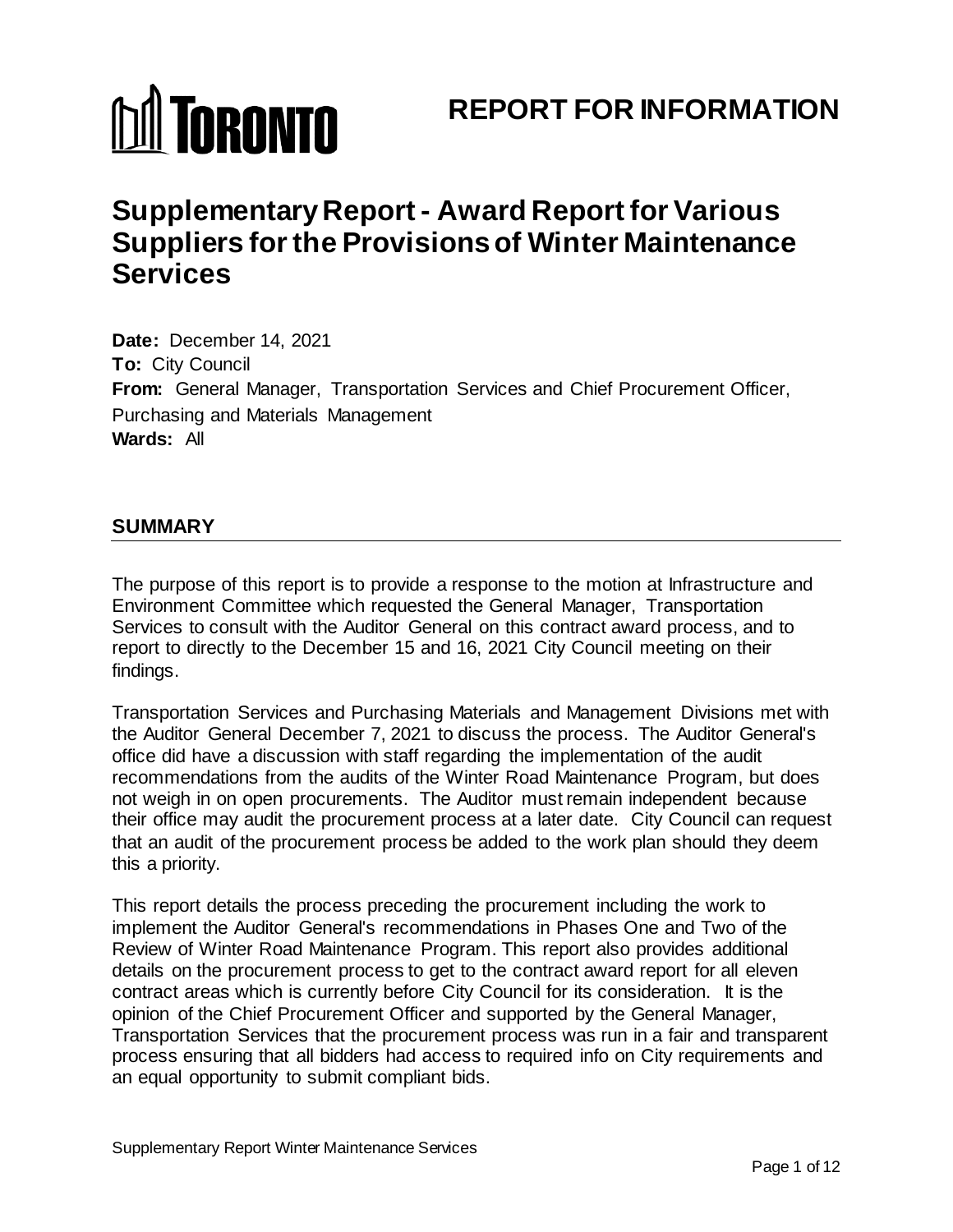Furthermore, should the award report not be approved at this time by City Council, the City will be at considerable risk of not being able to provide winter maintenance services in 2022.

# **FINANCIAL IMPACT**

There is no financial impact related to adopting this report. Financial impacts are described in the report for Award of Negotiated Request for Proposals to Various Suppliers for the Provision of Winter Maintenance Services.

# **DECISION HISTORY**

On December 2, 2021, Infrastructure and Environment Committee forwarded the report for Award of Negotiated Request for Proposals to Various Suppliers for the Provision of Winter Maintenance Services to City Council without recommendations which can be found at:

http://app.toronto.ca/tmmis/viewAgendaItemHistory.do?item=2021.IE26.4

On July 14, 2021, City Council adopted the Auditor General's Report Winter Road Maintenance Program Phase Two: Analysis Deploying Resources without recommendations which can be found at: <http://app.toronto.ca/tmmis/viewAgendaItemHistory.do?item=2021.AU9.11>

On November 19, 2020 Audit Committee adopted without amendment the Audit of Winter Road Maintenance Program Update <http://app.toronto.ca/tmmis/viewAgendaItemHistory.do?item=2020.AU7.8>

On October 27, 2020, City Council adopted with amendments the Auditor General's Report of the Winter Road Maintenance Program Phase One: Leveraging Technology and Improving Design and Management of Contracts to Achieve Service Level Outcomes. This report focused on a set of recommendations to improve the design, management and adherence to service levels. The Committee decision can be found at: <http://app.toronto.ca/tmmis/viewAgendaItemHistory.do?item=2020.AU6.2>

# **COMMENTS**

#### **Introduction**

Transportation Services currently provides annual winter maintenance services through private contractors for the majority of the transportation network. A total of 47 contracts were previously issued for a 7-year term, which will expire at the end of the 2021/2022 season (April 2022). In June of 2020, Transportation Services embarked on a process to review the existing winter services contracts with an aim to consolidate, adjust and provide specific and measurable performance contracts. In addition, the Auditor General's Office completed an audit of the winter road maintenance program that focused on the Council-approved service levels, contract management, and contractor

Supplementary Report Winter Maintenance Services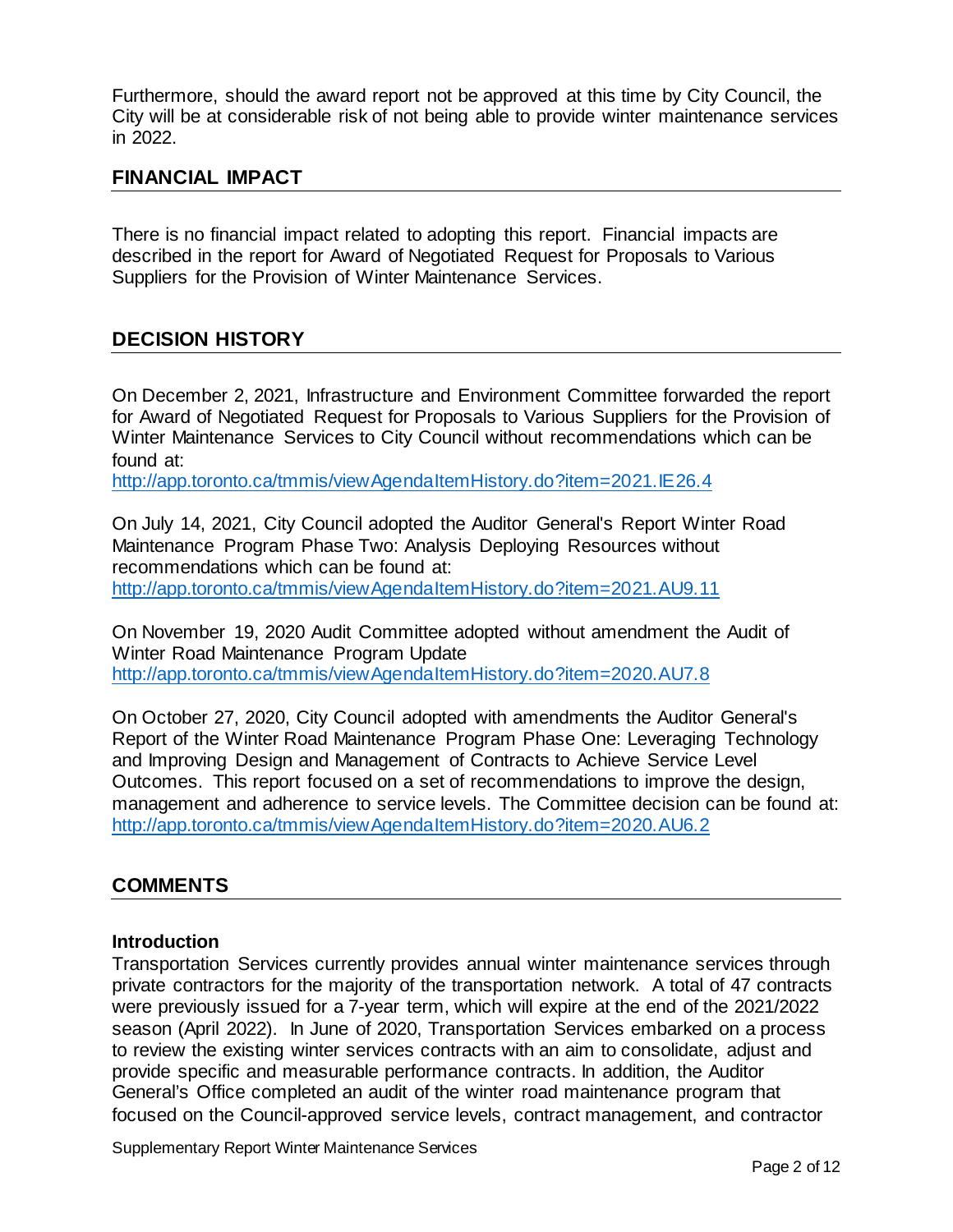performance. The audit made specific recommendations which were incorporated throughout the procurement process including improved contract language, flexibility to modify the winter season for climate change, GPS requirements and performance metrics.

Transportation Services goal is to set the foundation for contracts that leverage the industry and best practices, while improving performance and quality of work in this critical city service delivered by winter maintenance suppliers. The integrity of the process was critical and accomplished through a variety of tactics starting with assigning a very small team of key Transportation Services individuals to develop the scope of work and contract requirements. In addition, a select team from the following Divisions informed and executed this procurement process: PMMD's Category Management and Strategic Sourcing unit, Legal Services, and Accounting Services with additional support from HDR Inc. and Ernst & Young.

#### **Transportation Review**

A transformation of the way the City delivers winter maintenance services required a comprehensive review of both internal resources and external contractors, and a review on how this critical city service is delivered. Transportation Services welcomed the above-mentioned Auditor General's program review, which added value to improving the service for the residents of Toronto. These reviews yielded quality information which the team assessed in consultation with a HDR Inc., a consulting firm that specializes in municipal winter maintenance and is familiar with Toronto's winter maintenance services.

HDR was specifically tasked to review the current winter maintenance contracts and the components required to properly run these contracts. Their review and recommendations were provided on the following components which helped to frame and develop the new consolidation of contracts:

- Conduct a winter facility review assessing the existing network for redundancies, capacities, location, material storage, geographic coverage to determine best placement in the new contract model.
- Review existing equipment and develop options for all infrastructure such as roads, sidewalks and cycling facilities
- Review existing route mapping of equipment and develop a new version based on the contract consolidated transferrable to the Geospatial Competency Centre
- Develop contractor performance metrics, incentives and disincentives recommended for the new winter maintenance contracts
- Program cost analysis for the future contract consolidation model
- Proposed consolidation of the existing 47 contracts to increase efficiency of service delivery, and achieve a more consistent approach city wide

Parallel to this review, the Transportation Services team reviewed the existing contract language in its entirety focusing on improving and harmonizing the contract language and implementing the Auditor General's recommendations. This review commenced with a jurisdictional scan of similar cities winter services contracts. Targeted workshops with internal staff were also conducted prior to developing the new contracts to review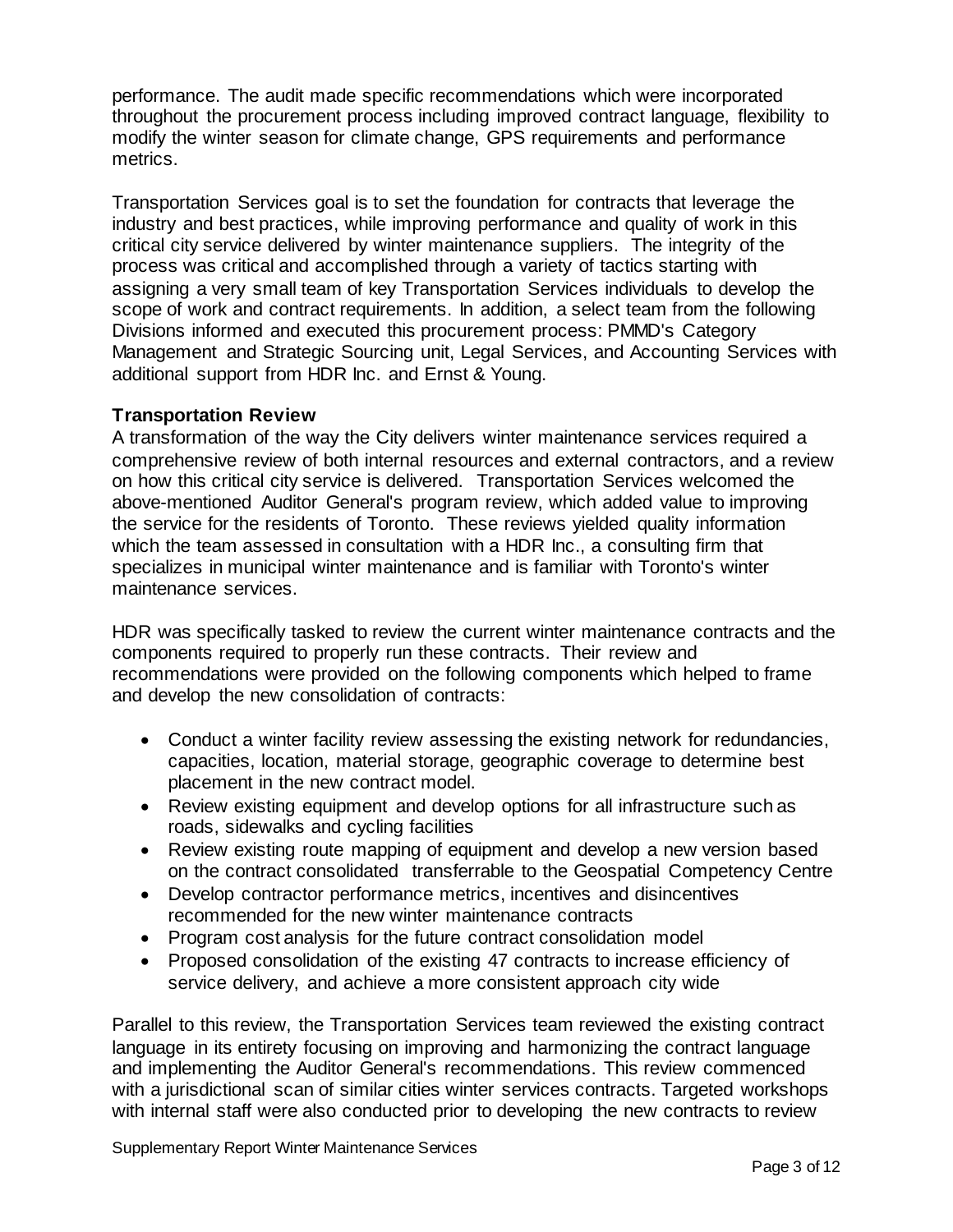the existing contracts against the Auditor General's recommendations and other existing operational pain points including GPS requirements and calibration of all equipment types. These workshops developed concrete parameters that were included in the contract documents to satisfy the Auditor General's recommendations and allow City staff to better monitor and enforce contract requirements.

In consultation with Legal Services, the contract documents included in the nRFP and part of the award report have been rewritten with an entire new layout, which follows proven contract management principles that are not present in the existing contract documents. As part of this initiative there is now improved and clear contract language consistent across all eleven (11) contract areas which will result in clear requirements for both the City and its contractors to adhere to, as recommended by the Auditor General.

Attachment 1 of this report itemizes each recommendation and the specific way it was implemented in the new contract language in the nRFP.

#### **Auditor General's Reports**

The Auditor General reviewed the 2015-2022 the winter contracts as part of her work program with an aim at improving the way the City delivers winter maintenance services. Transportation Services requested that the Auditor General accelerate her review so that the development of the new winter contracts would be informed by her findings. In October of 2020, the Auditor General completed the Audit of Winter Road Maintenance Program - Phase One: Leveraging Technology and Improving Design and Management of Contracts to Achieve Service Level Outcomes report that identified thirty (30) key recommendations to improve service delivery and safeguarding best value for the City. Fifteen (15) of the 30 recommendations focused on the new winter maintenance contract procurement and management.

In November of 2020, the Auditor General commenced her Phase Two report to review the data from the existing contracts about deploying equipment and resources to gain best value for the city. The Phase Two: Analysis Deploying Resources report released in July of 2021 provided recommendations around the data analysis conducted on the number of resources and equipment deployed during each winter event over the last five years. This report detailed the number of pieces of equipment required for deployment and the frequency of activations in the last five years. It also included information and recommendations about Transportation Services management of the data and errors in the existing work management system. Another key recommendation identified that Transportation Services should be including the flexibility to modify terms within the contracts for items such as warming weather due to climate change and bringing specific additional work in-house where it made operational sense to do so.

Supplementary Report Winter Maintenance Services In particular, the analysis on the required pieces of equipment to complete winter maintenance services was of top priority as it scrutinized the number of existing pieces of equipment that could be reduced and still meet City Council mandated service levels. This analysis was cross referenced with the contract consolidation proposal from and equipment estimates developed by HDR for verification that the City proposal was feasible to go to the market. With the use of the information provided from the Auditor General's Phase Two audit, Transportation Services clearly saw the need to make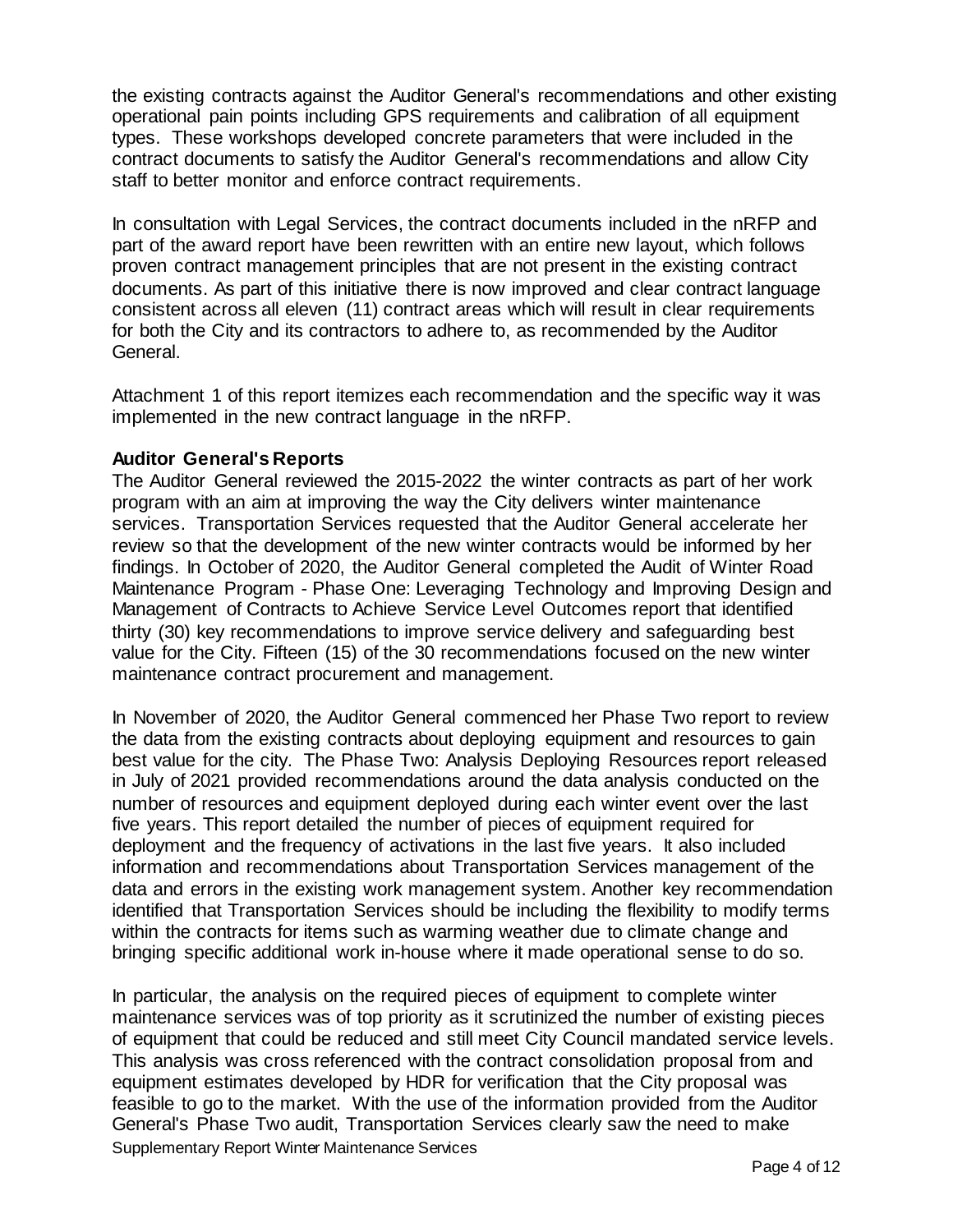improvements to monitor the data inputs in the next procurement with increased rigor and conduct this type of analysis ourselves moving forward. This will require moving away from the existing business system to the new Enterprise Work Management System (EWMS) to obtain this type of data analysis. A team of Transportation Services staff are currently working on this with a target for 2022 implementation.

# **Highlights of New Winter Services Contracts**

The new set of procurements for winter services contracts consolidates all winter maintenance services for all road classifications and sidewalks, within the same geographic region achieving a more efficient and cooperative method to delivering services. A reduction from the current 47 winter contracts to 11 contracts is a strategic decision identified through the sourcing strategy development phase that will allow existing staff resources to better focus and administer contracts with suppliers to improve the quality and performance with specific aim to cover all modes of transportation in an equitable and consistent manner.

One of the significant differences was not stipulating mandatory equipment and snow removal procedures. This allowed suppliers the opportunity to combine best practices, creativity and new technology in their proposals that will set the standard for years to come.

Other notable modifications to the new winter services contracts include:

- Leveraging technology where possible,
- Claims and customer service delivery focus,
- Consolidation and reduction of facilities
- Metrics to hold suppliers accountable to contract requirements; and
- Flexibility to modify the contractual Winter Season where feasible to realize cost savings

# **Sourcing Strategy Development- Winter Services Procurement**

With collaboration from a team comprised of select staff from Purchasing and Materials Management Division, Operations and Maintenance in the Transportation Services Division, Corporate Finance Ernst & Young, HDR, and with support from Legal Services**,** a sourcing strategy was developed for the Winter Services procurement to achieve increased value for money, improving quality of service and productivity, leveraging performance based contracts, technology and adherence to City service level expectations. The team utilized several different inputs to achieve this goal, such as understanding trends, challenges, innovation, including market sounding meetings with winter service suppliers and public organizations, and seeking further insight from the supplier market through a Request for Information (RFI) solicitation to inform on the strategy.

The market sounding meetings with winter service suppliers and other public organizations involved discussions seeking input on leading practices related to service delivery and innovative methodologies, procurement process and understanding current challenges with delivering winter services to the City and other municipalities. The RFI was utilized to understand supplier capability and capacity to deliver winter services and the impacts of insurance risk in the market.

Supplementary Report Winter Maintenance Services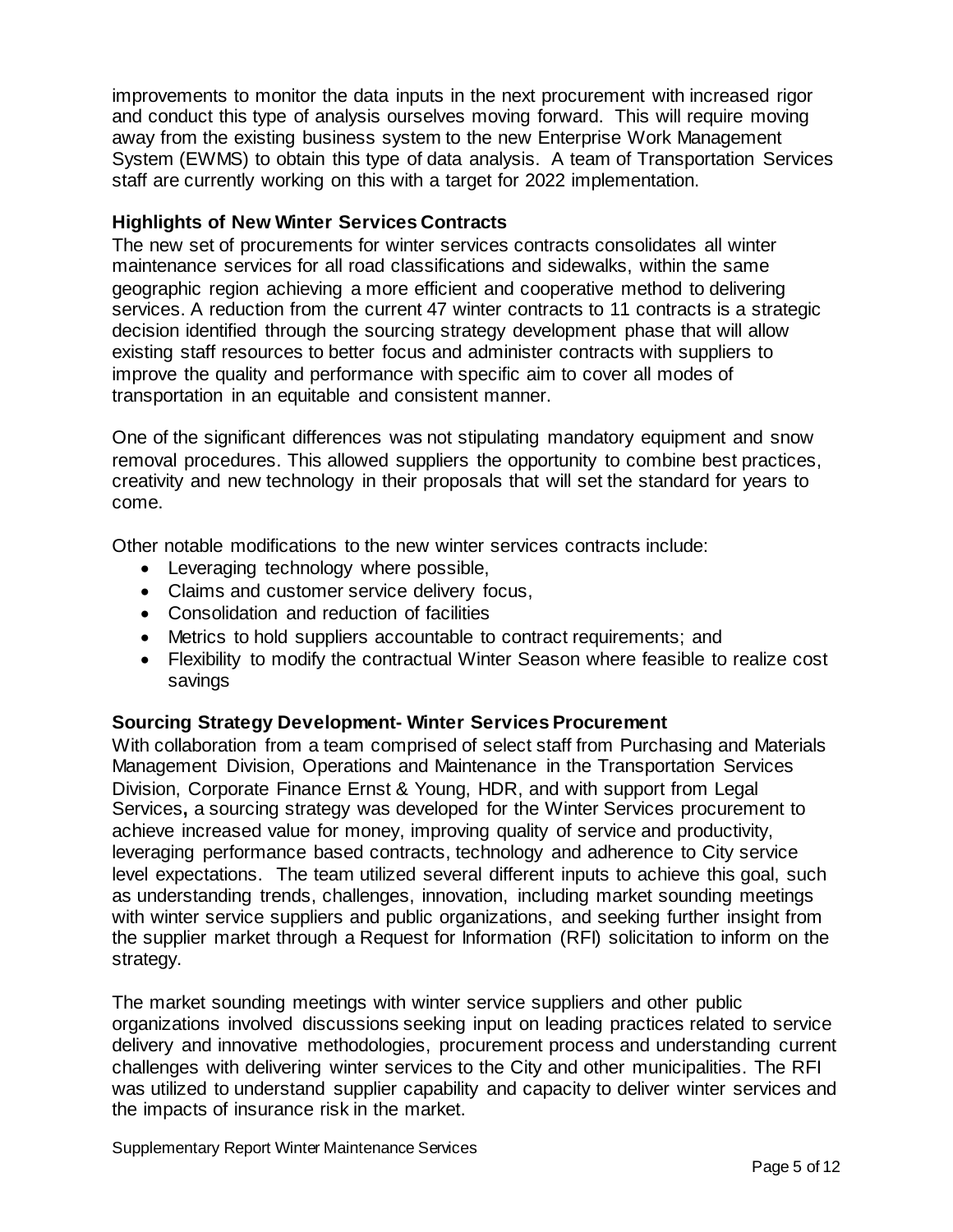The outcome of these various inputs provided the basis for the procurement sourcing strategy that involved the following main components:

1) **Scope of work and contract consolidation**: Based on supplier feedback to allow optimal equipment recommendations based on expertise and public organization's experience with consolidated contracts by geographical regions, the City identified an opportunity to consolidate all related winter maintenance services work by activity and infrastructure type and the number of existing contracts to 11 geographical regions. This allows the City to leverage its volume of scope to support a competitive process and focus City staff time and efforts to manage a reduced number of contracts so it may be used on other important business needs. Another resulting benefit is eliminating existing potential conflicts between multiple suppliers providing different winter maintenance services in a similar area. Under the aforementioned consolidated approach a single supplier will be accountable for executing all the winter maintenance services within their awarded zone, thus arranging a coordinated implementation.

2) **Procurement type:** suppliers and public organizations confirmed that the procurement type does not affect the service delivery process and saw the value of open dialogue to discuss contract requirements should a negotiation stage be incorporated into the evaluation process. The team assessed the different procurement options, comparing the Request for Quotations process (which was used historically) against either a Request for Proposal or a negotiable Request for Proposal process. The team found the optimal value was in utilizing an nRFP process. The nRFP allows the City to: (i) recognize the Suppliers' difference in experience and quality of delivery through technical proposal evaluations (including evaluation of innovation or value added services) and does not focus solely on the lowest price wins model; and (ii) facilitates engagement with suppliers in a collaborative way during the procurement process through direct negotiations with the highest scoring suppliers for the 11 specific Contract Areas.

3) **Performance based mechanisms:** Multiple public organizations confirmed use and inclusion of key performance indicators (KPIs) to improve overall performance and ensure City service levels are being met across contracts. The City leveraged a performance based mechanism inclusive of service levels with associated KPIs to improve overall quality and timeliness of services. This will ensure City service levels are being met for each of the Contract Areas. This also fosters a collaborative working relationship with suppliers as both parties will review the results of the KPIs regularly as defined in the nRFP to ensure service levels are being met. Transportation Services is currently working on reporting that provides metrics to meeting the Provincial Minimum Maintenance Standards and Council Mandated Service Levels.

4) **Technology:** As part of the market soundings, suppliers and public organizations confirmed effective and efficient use of GPS/AVL technology and on-equipment cameras to support contract requirements. The City will leverage GPS technology as the primary tool to support contract and supplier management including but not limited to payment validation, location tracking, material usage, inspection and contractor and supplier management.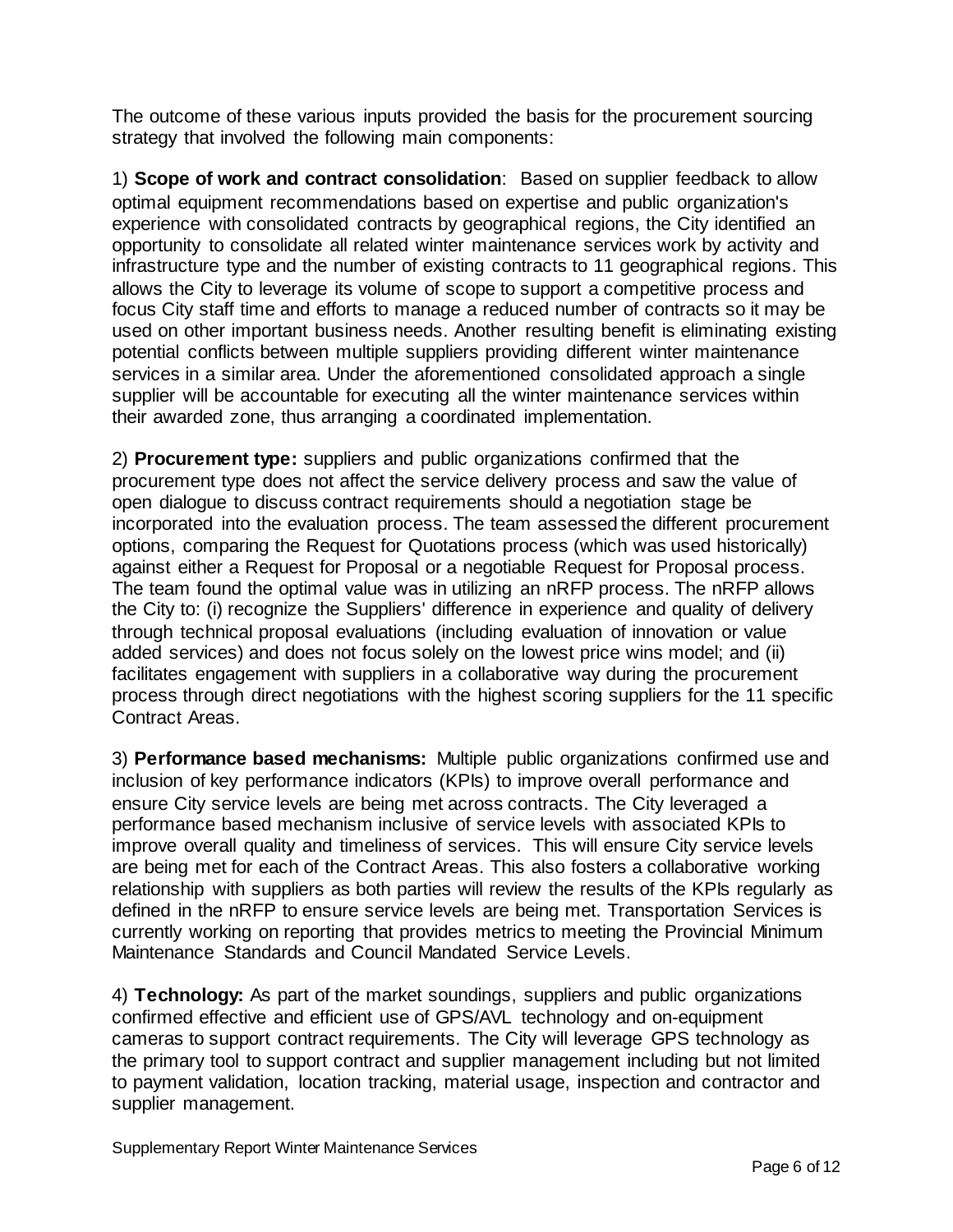5) **Cost Escalation:** The bid submission form included information for suppliers to provide insight into key cost contributors such as equipment costs, maintenance costs, depot operations costs and other costs including insurance costs heavily influenced by market conditions, see table 1 below. The City has utilized a standardized annual price adjustment mechanism to account for inflation, commodity and infrastructure and activity changes over the term of the contracts.

6) **Contract Term:** The term of this contract is seven years with three one-year extension options. A seven year contract is the typical industry standard and allows for suppliers to amortize the capital equipment investment over a longer period and encourage them to secure qualified employees for this term.

# **Purchasing and Materials Management Oversight**

Throughout the winter maintenance strategic sourcing initiative, the City's Purchasing and Materials Management (PMMD) staff led and oversaw all three (3) procurements to uphold the use of fair, open and transparent processes in line with the City's policies and procedures. Due to its complex nature, three (3) different PMMD staff were assigned to this initiative, with further oversight from management, in an effort to ensure that all three procurements met the highest standards of business ethics. Specifically, PMMD staff responsibilities included but were not limited to:

- Reviewing and/or drafting documentation including nRFP documents, addendum, letters of communication with Suppliers, notices etc. to validate transparency and openness to supplier community;
- Acting as the sole communication liaison between the City and suppliers and;
- Overseeing the evaluation of proposals in all stages including individual technical evaluations, score compilation and validation, leading consensus evaluation meetings, and managing clarifications if and when required.

As this was a strategic sourcing initiative, there were regular touchpoints and monthly updates on the progress of this procurement with the Director, Purchasing Client Services as well as with the Chief Procurement Officer. In addition to this, staff from Legal Services Division were engaged throughout all three (3) procurement processes to review documentation, advise on risks, and for consultation on adherence to applicable by-laws, procedures, and policies.

Given the number of PMMD staff engaged in this procurement for the purposes of maintaining a fair, open, and transparent process, consultation from Legal Services Division, and the implementation of best practises from previous strategic sourcing initiatives, the City did not retain a Fairness Monitor for this project.

# **Summary of Procurement Results**

Supplementary Report Winter Maintenance Services In order to get adequate submissions for each of the contract areas, the City had to go out to suppliers multiple times. After the first procurement, the evaluation team identified that 50% of the submissions were not of the quality and detail expected. Half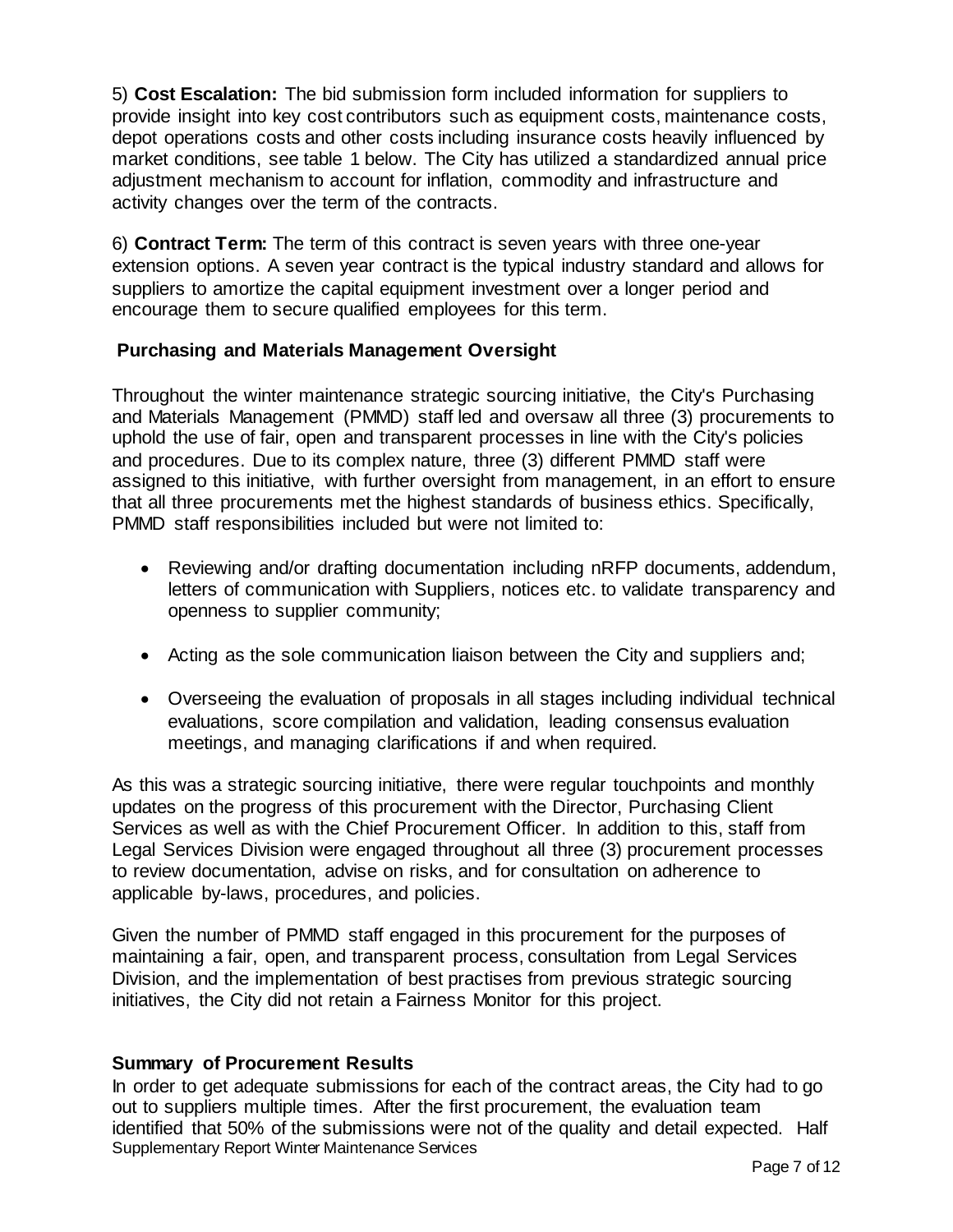of the suppliers failed to submit fulsome RFP submissions that provided detailed explanations, rationales, and proposals for:

- Operational Capability
- Technology and Risk Management
- Fleet Management
- Past Experience
- Value-Added Services
- Diversity Profile

The evaluation team reviewed the viability of reducing the evaluation thresholds but confirmed that this would not have yielded enough additional successful suppliers. The team took steps to provide specific feedback to all of the unsuccessful suppliers and solicit direct feedback from them about the process.

Subsequently, the team modified the second procurement with improvements taking into consideration the feedback received, to support the supplier's ability to succeed. The improvements included adding clarity to the technical proposal questions and the level of detail required in the responses from the bidders. In addition, the City allowed for supplementary documents to be submitted to provide ease of submitting fulsome responses. Upon issuance of the second procurement to the market, a supplier information meeting was held and all participants were provided with the same detailed feedback provided to the unsuccessful suppliers to even the playing field for all suppliers.

Once evaluations were completed for the second procurement, a third non-competitive procurement process was undertaken due to time limitations and results of the previous unsuccessful procurements which is an allowable rationale under the Purchasing Bylaw. Staff chose to contact the highest ranked supplier from the first two procurements given they had passed the mandatory financial requirements, operational capability and the technical evaluations. Should they have declined the offer to bid, the next highest ranked supplier would have been contacted. The proposal submitted was received and negotiated similar to all other contract areas. It should be noted the typical requirements for a non-competitive procurement were met and the process was followed according to the policies as outlined by the City, including ensuring that the Supplier could take on the two additional areas from a financial capability perspective.

The table below provides a high level summary of the events.

# **Table 1: Results from the Negotiated Request for Proposal**

| <b>Procurement #</b>  | <b>Contract</b><br><b>Areas</b> | <b>Duration on</b><br><b>Market</b> | <b>Suppliers</b><br><b>Submitted</b> | <b>Successful</b><br><b>Suppliers</b> | <b>Negotiated</b><br><b>Contract</b><br><b>Areas</b> |
|-----------------------|---------------------------------|-------------------------------------|--------------------------------------|---------------------------------------|------------------------------------------------------|
| nRFP<br>Doc2970598171 | 11                              | May 7- June<br>16, 2021             | 10                                   | 5                                     | 5                                                    |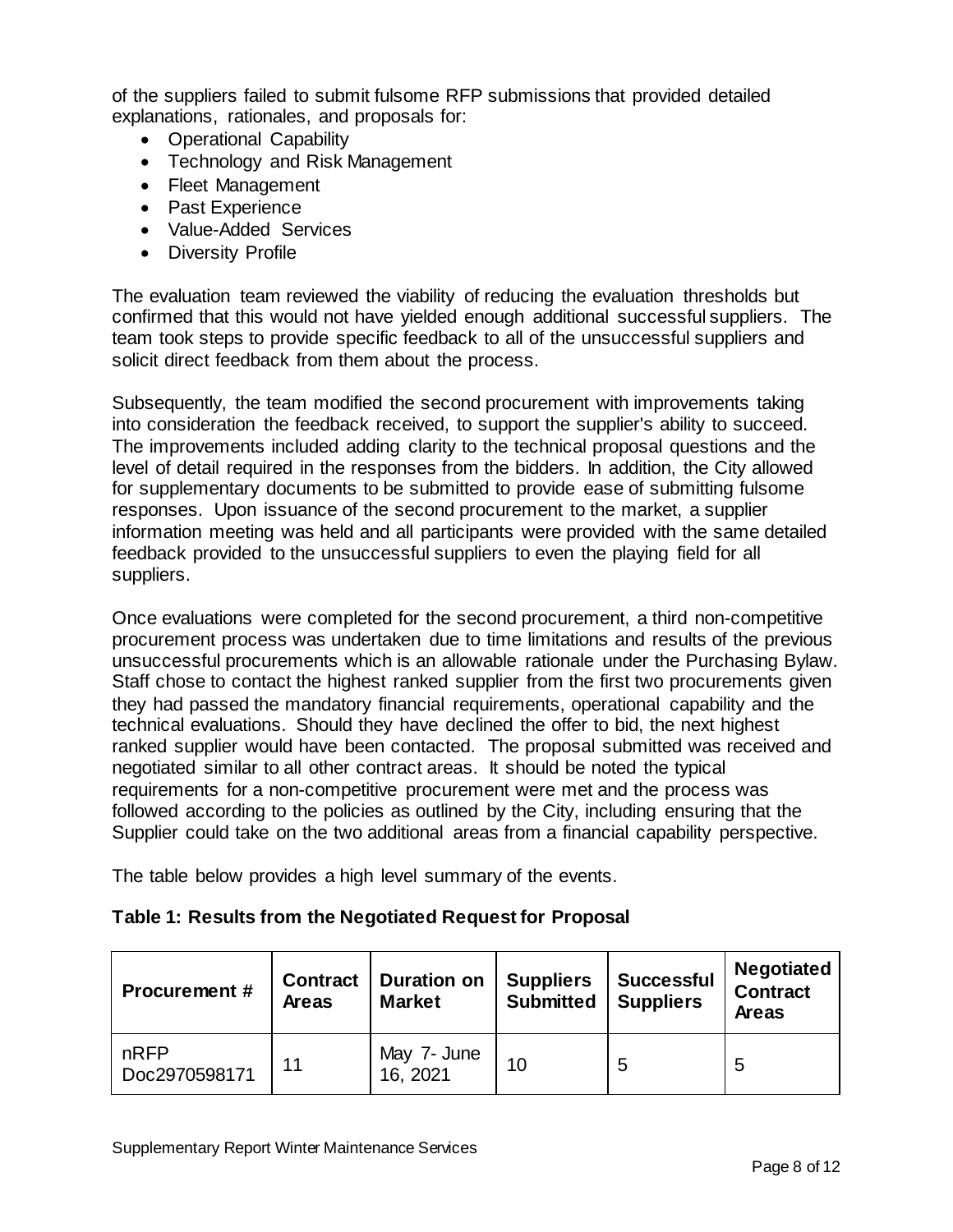| <b>Procurement #</b>             | <b>Contract</b><br><b>Areas</b> | <b>Duration on</b><br><b>Market</b> | <b>Suppliers</b><br><b>Submitted</b> | <b>Successful</b><br><b>Suppliers</b> | <b>Negotiated</b><br><b>Contract</b><br>Areas |
|----------------------------------|---------------------------------|-------------------------------------|--------------------------------------|---------------------------------------|-----------------------------------------------|
| nRFP<br>Doc3136860258            | 6                               | September 2<br>- 28, 2021           |                                      | 4                                     | 4                                             |
| Non-Competitive<br>Doc3244381937 | 2                               | November<br>2021                    |                                      |                                       | 2                                             |

As a result of this sourcing initiative, the City will benefit from better contract controls around GPS and key performance metrics to hold suppliers accountable to contract terms and conditions. Other potential benefits include value added services provided by suppliers such as:

- Access to dash camera footage to respond to claims
- Insurance rebates
- Volume discounts
- LiDAR (Light detection and ranging) technology to weigh salt quantities
- Leasing revenue in the off season to store equipment on site
- A pilot to reduce the number of vehicles required for plow teams on expressways.

# **Current Market Conditions**

Since the last Winter Maintenance award in 2015, the supplier market has substantially changed due to several direct factors affecting costs, as noted in the table below:

|  |  |  | <b>Table 2: Current Market Conditions</b> |
|--|--|--|-------------------------------------------|
|--|--|--|-------------------------------------------|

| <b>Cost Driver</b>           | <b>Increase</b> | <b>Comments</b>                                                     |  |
|------------------------------|-----------------|---------------------------------------------------------------------|--|
| <b>Consumers Price Index</b> | 14%             | In the last 7 years                                                 |  |
| Wages                        | 30%             | For incomes under \$40k                                             |  |
| <b>Insurance Premiums</b>    | 200%            | Limited companies provide coverage                                  |  |
| <b>Insurance Deductibles</b> | 400%            | 2015 term \$5k now \$25-50k/ claim                                  |  |
| Fuel                         | 60%             | From 2015-2021                                                      |  |
| Equipment                    | 50%             | Vehicle, attachments and installation                               |  |
| Global Markets               | 30%             | Due to Covid-19 increase on all goods,<br>services and supply chain |  |

Note: % listed above are approximations based on government published websites and information gathered through the procurement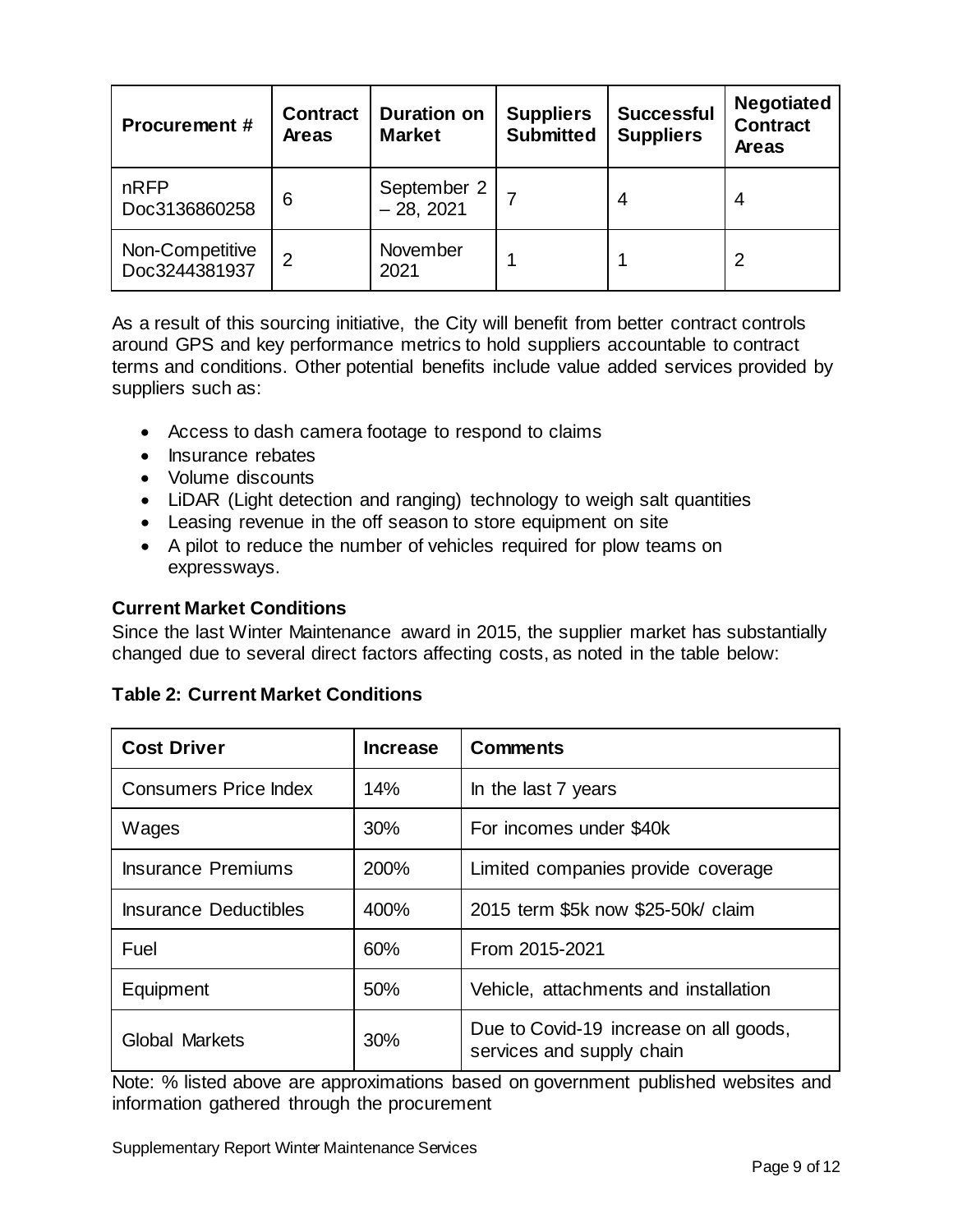Another notable and unforeseen change affecting this procurement is lead time required for vehicle purchases. Prior to Covid-19 this lead time was four (4) months, then ten (10) months as of May 2021, with an additional 20% increase in price since May 2021.

# **Management of Multiple Procurements**

As outlined in the Report for Action to Council, the City conducted (2) separate Negotiated Request for Proposals (nRFP) and one (1) Non-Competitive Procurement to strategically source the provision of winter maintenance services across eleven (11) Contract Areas. Upon conclusion of Stage 3 – Technical Proposal Evaluations for nRFP-1: Doc297059817, it was determined that six (6) Contract Areas did not have a supplier who met the minimum scoring thresholds and as a result would need to be procured through an alternative method. Evaluations continued for the five (5) out of the eleven (11) Contract Areas that had at least one (1) supplier meeting the minimum thresholds. The decision to issue a subsequent procurement for the remaining (6) Contract Areas was done in consultation with Legal Services and the Chief Procurement Officer to ensure that it was done fairly.

Due to overlapping timelines, the City strategically planned and executed the process flow for each procurement such that no supplier would have an unfair advantage over another. Specific decisions made to ensure this include but are not limited to:

#### • **Delaying Negotiations of nRFP-1:**

- Although Stage 4 & 5 Pricing Evaluation & Ranking was completed by August 18th, 2021 for nRFP-1, the City did not begin Stage 6 – Negotiations until September 30th, 2021, after the final closing date for nRFP-2 (September 28th, 2021). This decision was made to safeguard the integrity of the procurement process by ensuring that suppliers selected for Stage 6 - Negotiations in nRFP-1, would not have an unfair advantage over others submitting a proposal for nRFP-2.
- **nRFP-1 Debriefings:**
- The City conducted debriefings with each supplier that failed to meet the minimum thresholds of nRFP-1 between August 11, 2021 and August 19, 2021, providing feedback pertaining to their technical evaluation. The purpose of these debriefing meetings was to provide feedback to suppliers on improvement areas within their respective technical proposal and general themed feedback that would help improve them upon future technical proposal submissions. In an effort to maintain fairness for all Suppliers, the City included the same general themed feedback in the material presented during the nRFP-2 supplier information meeting conducted on September 13th, 2021. This material was then shared via addendum on September 16, 2021 so that all Suppliers, regardless of whether they attended the optional information meeting, would have access to the same information.

# **Risks If Award Report Not Approved**

As detailed in the above noted sections of the report, Transportation Services along with many other Divisions have provided a significant amount of detail to transform the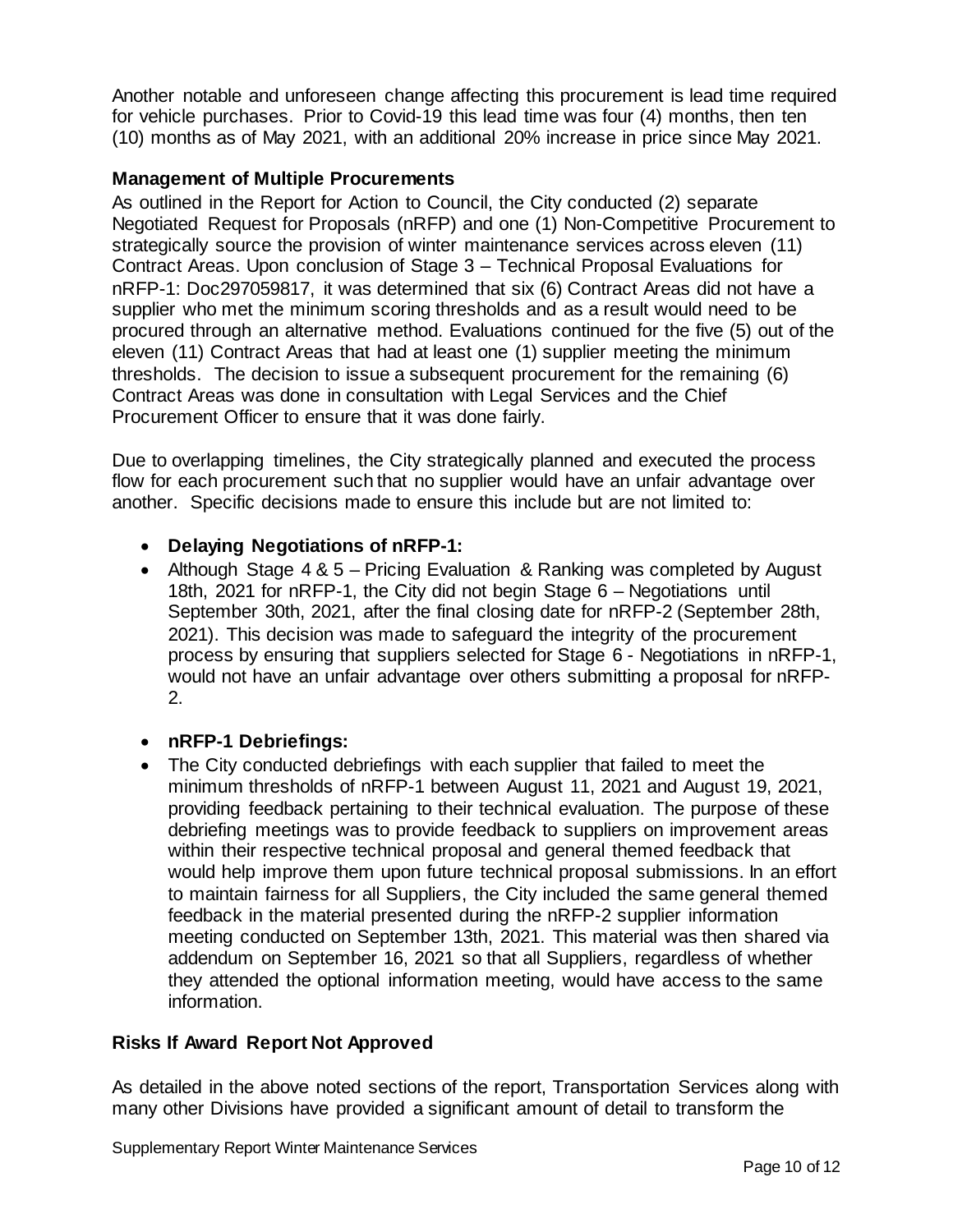delivery of critical winter maintenance services. Not approving these contracts would leave the City in a vulnerable state with minimal negotiating leverage with the existing suppliers. In addition to failing to meet the Ministry of Transportations minimum maintenance requirements which would jeopardise public safety, the City faces the following risks:

- The City would have to renegotiate 47 separate contracts, with existing suppliers that know they will not be awarded contracts beyond the one-year extension. Some existing suppliers may not interested in continuing to provide winter maintenance services on a short-term basis or for any number of other reasons.
- Failing to reach an agreement with any of the suppliers would leave the City without the means to provide snow clearing activity for that area, putting the safety of road users at significant risk on various road classifications and in noncompliance with Ontario Maintenance Standard Regulations for winter maintenance
- Existing suppliers may not be satisfied with the current financial contract terms and could require significant cost increases before agreeing to continue with the City.
- The AG recommendations to be implemented through the procurement process would have to be negotiated into any renewal with the existing Suppliers which the existing Suppliers may resist or request increases costs to implement.
- The City will have to reissue contracts in future years, which based on the current economic forecasts could result in much higher bids.

Further to this, should the award report not be approved by City Council, there will likely be insufficient time for vendors to procure the required equipment. The market soundings conducted in preparation for the procurement with the industry advised that they require between nine and twelve months to procure and outfit the equipment required for winter maintenance services. The current market conditions may require additional lead time.

# **Conclusion**

Given the above noted information the Chief Procurement Officer and the General Manager, Transportation Services believes this has been a fair and transparent process that has yielded the best value for the services provided.

# **CONTACT**

Carly Hinks, C.E.T Manager, Contract Development, Delivery & Inspection, Transportation Services Tel: 416-392-7437 Email: [Carly.Hinks@toronto.ca](mailto:Carly.Hinks@toronto.ca)

Supplementary Report Winter Maintenance Services